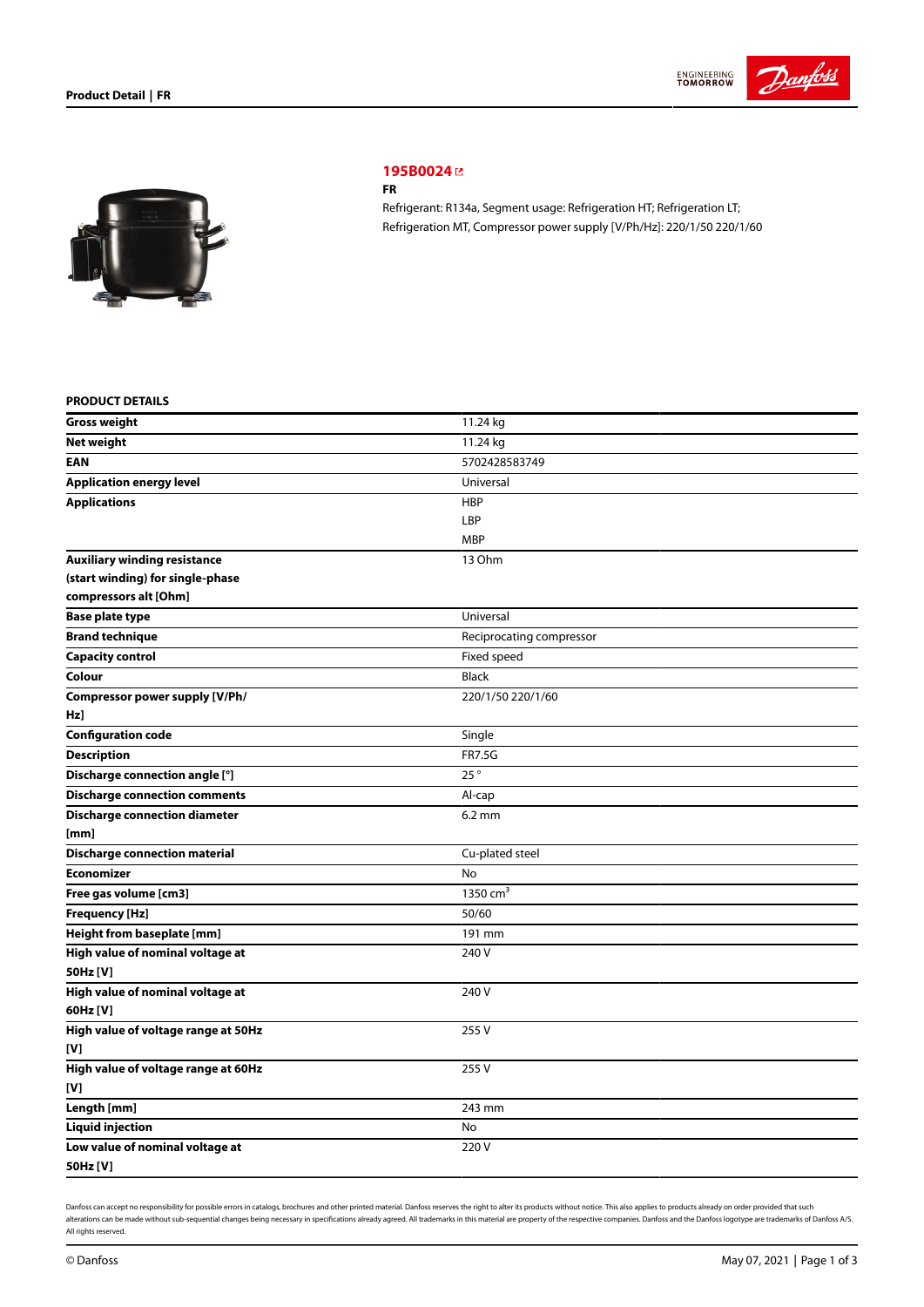



| <b>PRODUCT DETAILS</b>                  |                        |
|-----------------------------------------|------------------------|
| Low value of nominal voltage at         | 220V                   |
| 60Hz [V]                                |                        |
| Low value of voltage range at 50Hz      | 187 V                  |
| [V]                                     |                        |
| Low value of voltage range at 60Hz      | 187 V                  |
| [V]                                     |                        |
| Main winding resistance for single-     | 10.7 Ohm               |
| phase compressors [Ohm]                 |                        |
| <b>Model number</b>                     | <b>FR7.5G</b>          |
| Motor type                              | <b>CSIR</b>            |
|                                         | <b>RSIR</b>            |
| No. of phases (compressor)              | 1                      |
| Oil quantity [cm3]                      | 450 $cm3$              |
| Oil type                                | <b>POE</b>             |
| <b>Packing format</b>                   | Single pack            |
| <b>Packing quantity</b>                 | $\mathbf{1}$           |
| <b>Phase</b>                            | $\mathbf{1}$           |
| Process connection angle [°]            | 30°                    |
| <b>Process connection comments</b>      | Al-cap                 |
| <b>Process connection diameter [mm]</b> | $6.2 \text{ mm}$       |
| <b>Process connection material</b>      | Cu-plated steel        |
| Refrigerant                             | R134a                  |
| Refrigerant charge [kg] [Max]           | 0.9 kg                 |
| Rotational speed at 50Hz [rpm]          | 3000 rpm               |
| Rotational speed at 60Hz [rpm]          | 3600 rpm               |
| <b>Segment usage</b>                    | Refrigeration LT       |
|                                         | Refrigeration MT       |
|                                         | Refrigeration HT       |
| <b>Start capacitor capacitance</b>      | 80 µF                  |
| Suction connection angle [°]            | 30 <sup>°</sup>        |
| <b>Suction connection comments</b>      | Al-cap                 |
| <b>Suction connection diameter [mm]</b> | 8.2 mm                 |
| <b>Suction connection material</b>      | Cu-plated steel        |
| Swept volume [cm3]                      | $6.93$ cm <sup>3</sup> |
| Technology                              | Reciprocating          |
| <b>Total height [mm]</b>                | 196 mm                 |
| <b>Type</b>                             | FR                     |
| <b>Type designation</b>                 | Compressor             |
| Voltage 50Hz [V]                        | 220V                   |
| Voltage 50Hz [V] [Max]                  | 240 V                  |
| Voltage 60Hz [V]                        | 220V                   |
| Voltage 60Hz [V] [Max]                  | 240 V                  |
| Width [mm]                              | 156 mm                 |
| Winding temperature short term          | 135 °C                 |
| $[°C]$ [Max]                            |                        |
| Winding temperature stat [°C]           | 125 °C                 |
| [Max]                                   |                        |
|                                         |                        |

For Documents, Software, Visuals and more [information,](https://store.danfoss.com/sg/en/Climate-Solutions-for-cooling/Compressors/Compressors-for-Refrigeration/Danfoss-Light-Commercial-Refrigeration-Compressors/FR/p/195B0024) please use this link to visit the product page on Danfoss Product Store [2]

#### **For more [information,](https://store.danfoss.com/sg/en/Climate-Solutions-for-cooling/Compressors/Compressors-for-Refrigeration/Danfoss-Light-Commercial-Refrigeration-Compressors/FR/p/195B0024) please use this link to visit the product page on Danfoss Product Store**

Danfoss can accept no responsibility for possible errors in catalogs, brochures and other printed material. Danfoss reserves the right to alter its products without notice. This also applies to products already on order pr alterations can be made without sub-sequential changes being necessary in specifications already agreed. All trademarks in this material are property of the respective companies. Danfoss and the Danfoss logotype are tradem All rights reserved.